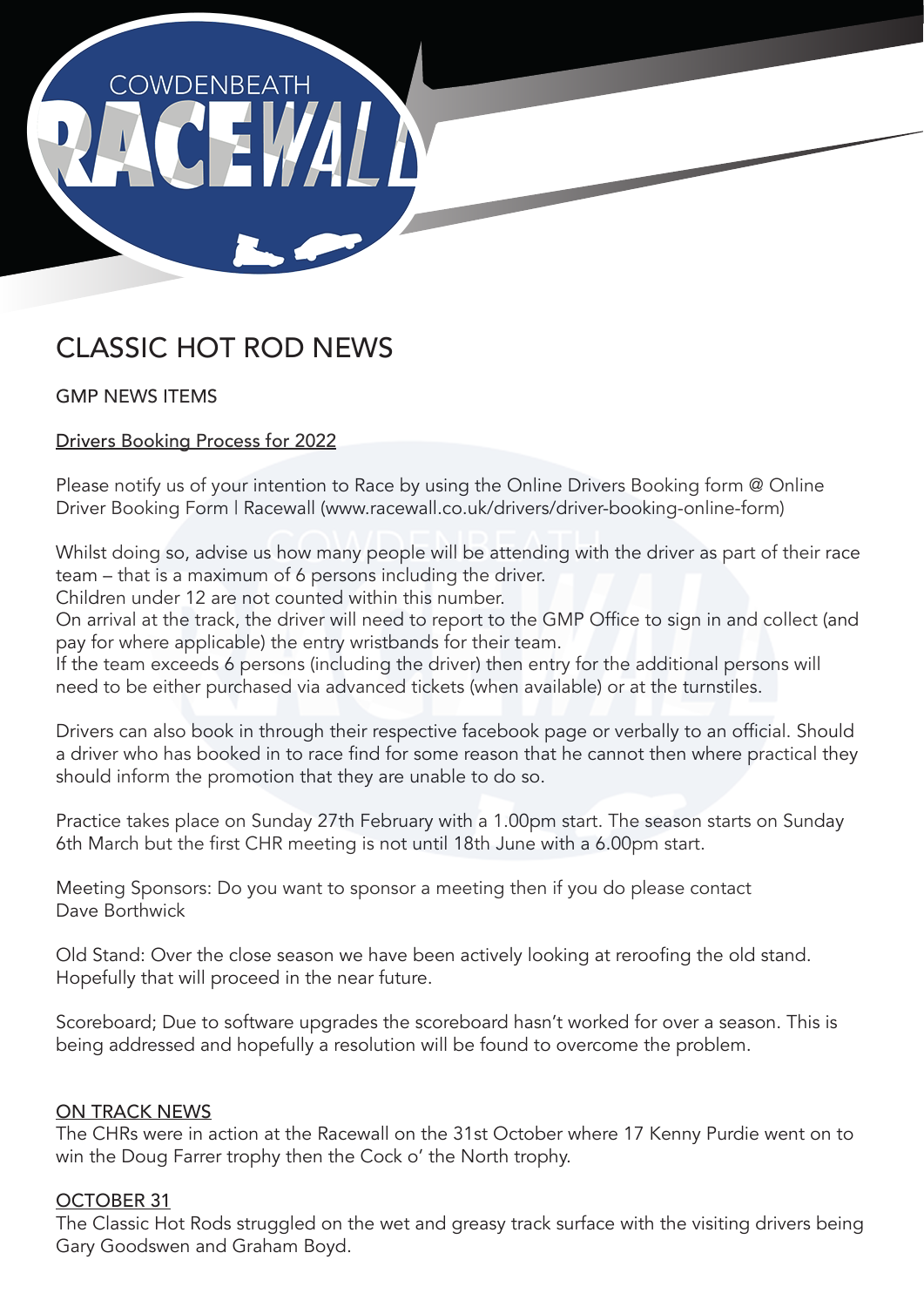On the warm up lap the field was led round by the Doug Farrer replica Hot Rod. The opening heat saw Keith Chesher soon go through into the lead but once Kenny Pudie worked his way through the field he began to reel in the leader. When Chesher drifted wide on a wet patch on the turnstile bend, Purdie was able to dive inside and go through to win the Doug Farrer trophy. Chesher then led the second heat for most of the time before going on to win.

The Cock o' the North trophy saw Chesher lead until the half distance when he then lost out to Purdie. Once Purdie took the lead he went through for a comfortable win from Chesher. Results

Doug Farrer Trophy: 17. 162, 445, 26, 58, 72, 12, nof.

Heat: 162, 17, 26, 12, 445, 72, nof

Cock o' the North final; 17, 162, 26, 445, 72, 12, nof

Dates for 2022 18th June

6th August

30th October

The CHR's brings back the early days of Hot Rod racing where the Anglias and the Escorts were the cars to race. The fans love to watch the cars, some painted in colours of old, as they race around the ovals.

Kenny Purdie is reputed to be replacing the "Spanker" whilst one new face on the scene is John Buchan from Memsie who will be racing an Escort.

*01506 410996 WWW.RACEWALL.CO.UK*